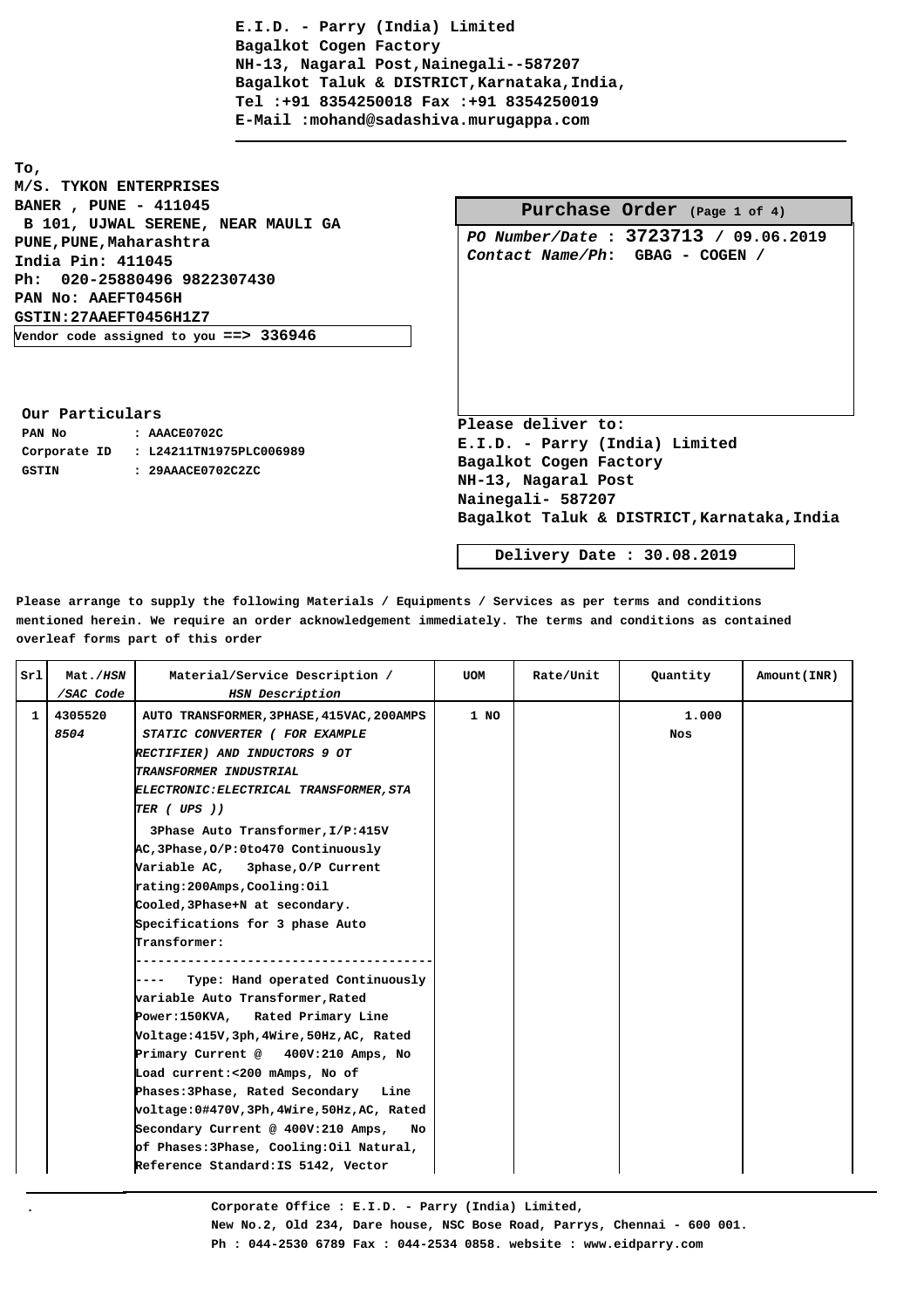|     |                       |                                                                                                                                                                                                                                                                                                                                                                                                                                                                                                                                                                                                                                                                                                                                                                                                                                                                                                                                                                                   |            |           | Purchase Order (Page 2 of 4)          |                             |
|-----|-----------------------|-----------------------------------------------------------------------------------------------------------------------------------------------------------------------------------------------------------------------------------------------------------------------------------------------------------------------------------------------------------------------------------------------------------------------------------------------------------------------------------------------------------------------------------------------------------------------------------------------------------------------------------------------------------------------------------------------------------------------------------------------------------------------------------------------------------------------------------------------------------------------------------------------------------------------------------------------------------------------------------|------------|-----------|---------------------------------------|-----------------------------|
|     |                       |                                                                                                                                                                                                                                                                                                                                                                                                                                                                                                                                                                                                                                                                                                                                                                                                                                                                                                                                                                                   |            |           | PO Number/Date : 3723713 / 09.06.2019 |                             |
| sr1 | Mat./HSN<br>/SAC Code | Material/Service Description /<br>HSN Description<br>Group: YY0, Ambient Temperature: 45 Deg<br>Cent, Maximum Temp rise: 90 Deg Cent,<br>Insulation Class: Class "B#, %<br>Reactance: 2 # 3%, Duty: Continuous,<br>Voltage Variation:Replica of Input<br>Variation, Power factor withstand<br>voltage for both winding:0.7 (Auto<br>Transformer is having only inductance<br>power factor is poor),<br>Mounting:On<br>Unidirectional Wheels, Enclosure IP<br>rating: IP 51, type of Primary<br>Termination: Aluminium Bus bar 25mm x 8mm<br>, Type of Secondary<br>Termination: Aluminium Bus bar 25mm x<br>8mm, IP Rating of Termination if<br>mounted: IP51, Winding<br>Copper:Electrolytic, Efficiency:>98.5%,<br>Core Type, Grade of lamination: CRGO<br>M4, Service: Check Carbon brushes after<br>every 1 year, Check BVD of Oil after<br>every 5 years, Carbon Brushes:EG<br>14, Metering, Indications and<br>Switching devices:Not Applicable, Oil<br>Capacity: 420Liters | <b>UOM</b> | Rate/Unit | Quantity                              | Amount(INR)                 |
|     |                       | <b>BASIC PRICE</b>                                                                                                                                                                                                                                                                                                                                                                                                                                                                                                                                                                                                                                                                                                                                                                                                                                                                                                                                                                |            | 137800.00 |                                       | 137800.00                   |
|     |                       | JIIG - IN: Integrated GST<br>TOTAL                                                                                                                                                                                                                                                                                                                                                                                                                                                                                                                                                                                                                                                                                                                                                                                                                                                                                                                                                |            | 18.00 %   |                                       | 24,804.00<br>0.00<br>162604 |
|     |                       | Grand Total                                                                                                                                                                                                                                                                                                                                                                                                                                                                                                                                                                                                                                                                                                                                                                                                                                                                                                                                                                       |            |           |                                       | 162604.00                   |

**Grand Total (in words) RUPEES ONE LAKH SIXTY TWO THOUSAND SIX HUNDRED AND FOUR ONLY**

**GENERAL PO TERMS FOR ALL PO ITEMS Terms of Delivery: Ex works EX WORKS Terms of Payment : Payment terms as per text**

**Scope Of Work SUPPLY OF AUTO TRANSFORMER,3PHASE,415VAC,200AMPS TO OUR COGEN UNIT. Price Basis BASIC + GST. Packing and forwarding**

**. Corporate Office : E.I.D. - Parry (India) Limited, New No.2, Old 234, Dare house, NSC Bose Road, Parrys, Chennai - 600 001. Ph : 044-2530 6789 Fax : 044-2534 0858. website : www.eidparry.com**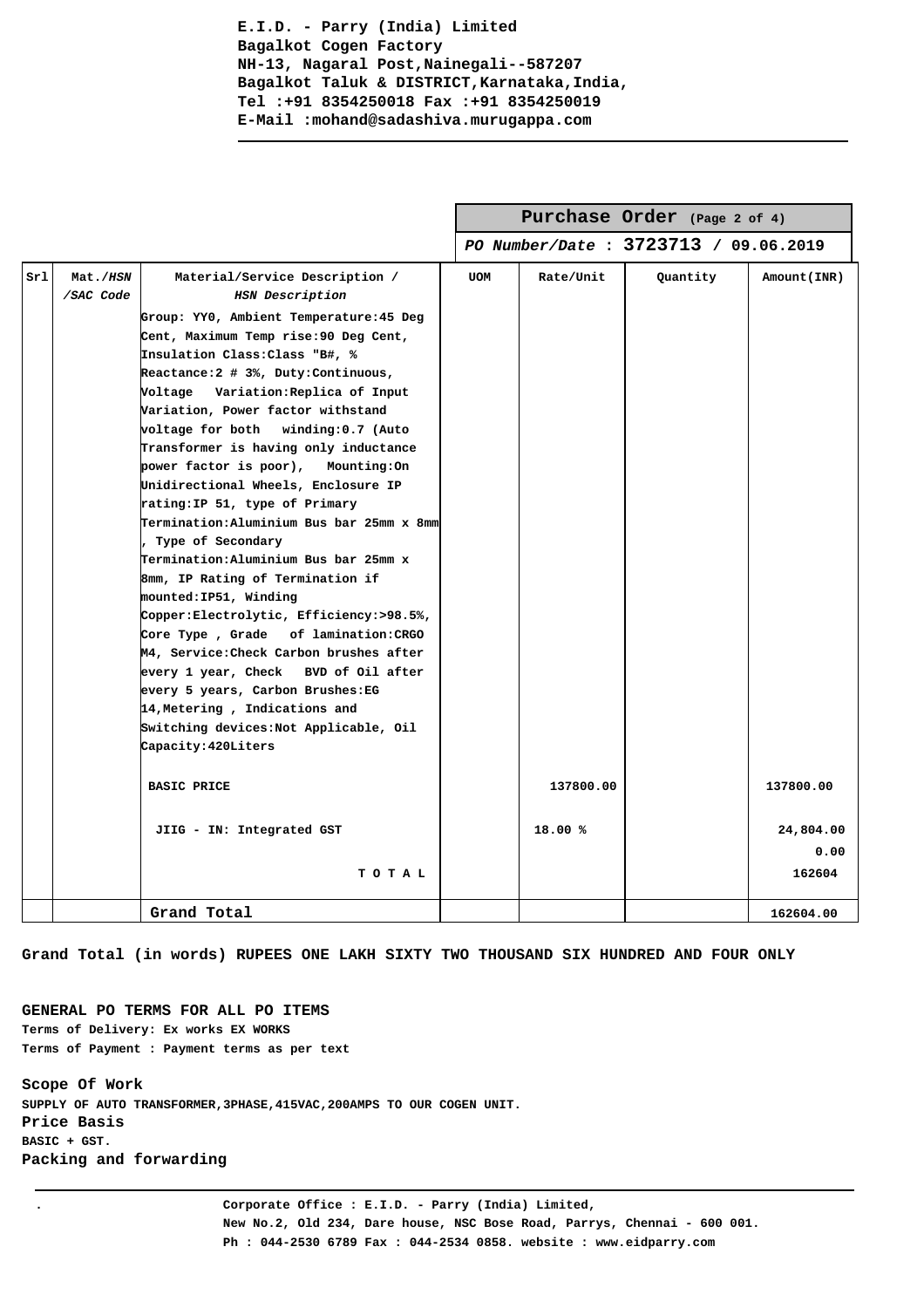|--|

 **PO Number/Date : 3723713 / 09.06.2019 IN YOUR SCOPE. Deadlines \* 30TH AUGUST, 2019 IS THE DEADLINE FOR SUPPLY OF ALL MATERIALS. \* DELIVERY DEADLINE SHOULD BE ADHERED TO STRICTLY. Shipping Instructions \* ALL MATERIALS SHOULD BE BOOKED ON DOOR DELIVERY BASIS. \* FREIGHT SHALL BE IN EID SCOPE. Terms Of Payment \* 90% ORDER BASCI VALUE WITH GST SHALL BE PAID WITHIN 7DAYS AFTER RECEIPT OF MATERIAL AT OUR FACTORY SITE. \* 10% ORDER BASIC VALUE SHALL BE PAID WITHIN 30DAYS AFTER RECEIPT AT OUR FACTORY SITE. Warranties STANDARD MANUFACTURER WARRANTIES SHALL BE APPLICABLE AGAIST ANY MANUFACTURING DEFECTS. Penalty For Breach Of Contract PENALY @0.5% PER WEEK SHALL BE APPLICABLE FOR DELAY IN SUPPLY. IT SUBJECT TO INCREASE UPTO MAXIMUM OF 5% PER WEEK. Guarantees STANDARD MANUFACTURER GUARRANTIES SHALL BE APPLICABLE AGAIST ANY MANUFACTURING DEFECTS. Asset YOUR OFFER & SUBSEQUENT MAIL CONFIRMATION DTD:13/05/2019. Order Of Acceptence WE REQUEST YOU TO SIGN & RETURN A COPY OF THIS ORDER DULY STAMPED AS A TOKEN OF ACCEPTANCE WITHIN 3DAYS AFTER RECEIPT. Finalised by : UNIT \* Purchase Order number should be indicated in the Tax Invoice and credit note. \* All invoices to be raised in the name and address of respective plant or locations which are receiving the goods or services and Invoices to be accompanied with the goods. \* All Invoices have to separately be explicit on Taxable Values, CGST & SGST, or , IGST and other charges as per purchase order terms given to you. \* All invoices and other documents to mention Purchase / service order number, GST registration number, Vendor number, HSN / SAC code and HSN / SAC description clearly. \* All dispatches of goods is to be supported with E-Way bills as required by relevant statues in force on the dispatch date. \* In case the Input tax credit of GST is denied or demand is recovered from E.I.D. - Parry (India) Limited on account of Non-Compliance by supplier, including non-payment of GST charged and recovered by you, then you shall indemnify E.I.D. - Parry (India) Limited in respect of all claims of tax, penalty, interest, costs, expenses and liability that may arise due to such Non-compliance. \* In order to be eligible for payment, all invoices made by this Purchase/Service order have to be followed up by filing of complete supply data in GSTR-1 return for each month before 10th of subsequent month. \* Vendors are supposed to maintain Good Compliance rating track record as required under GST Law. \* You are requested to use environment friendly and recyclable packing material wherever possible. \* You must provide Certificate of Analysis, Food Grade Certificate, MSDS Certificate & Inspection Syndicate Release Order, wherever applicable which is necessarily to be sent along with the materials without which materials shall not be unloaded by the concerned Stores Department. \* " The supplier shall send along with the consignment " TREM CARD " - Transport emergency card " for any**

**chemicals supplied**

**. Corporate Office : E.I.D. - Parry (India) Limited, New No.2, Old 234, Dare house, NSC Bose Road, Parrys, Chennai - 600 001. Ph : 044-2530 6789 Fax : 044-2534 0858. website : www.eidparry.com**